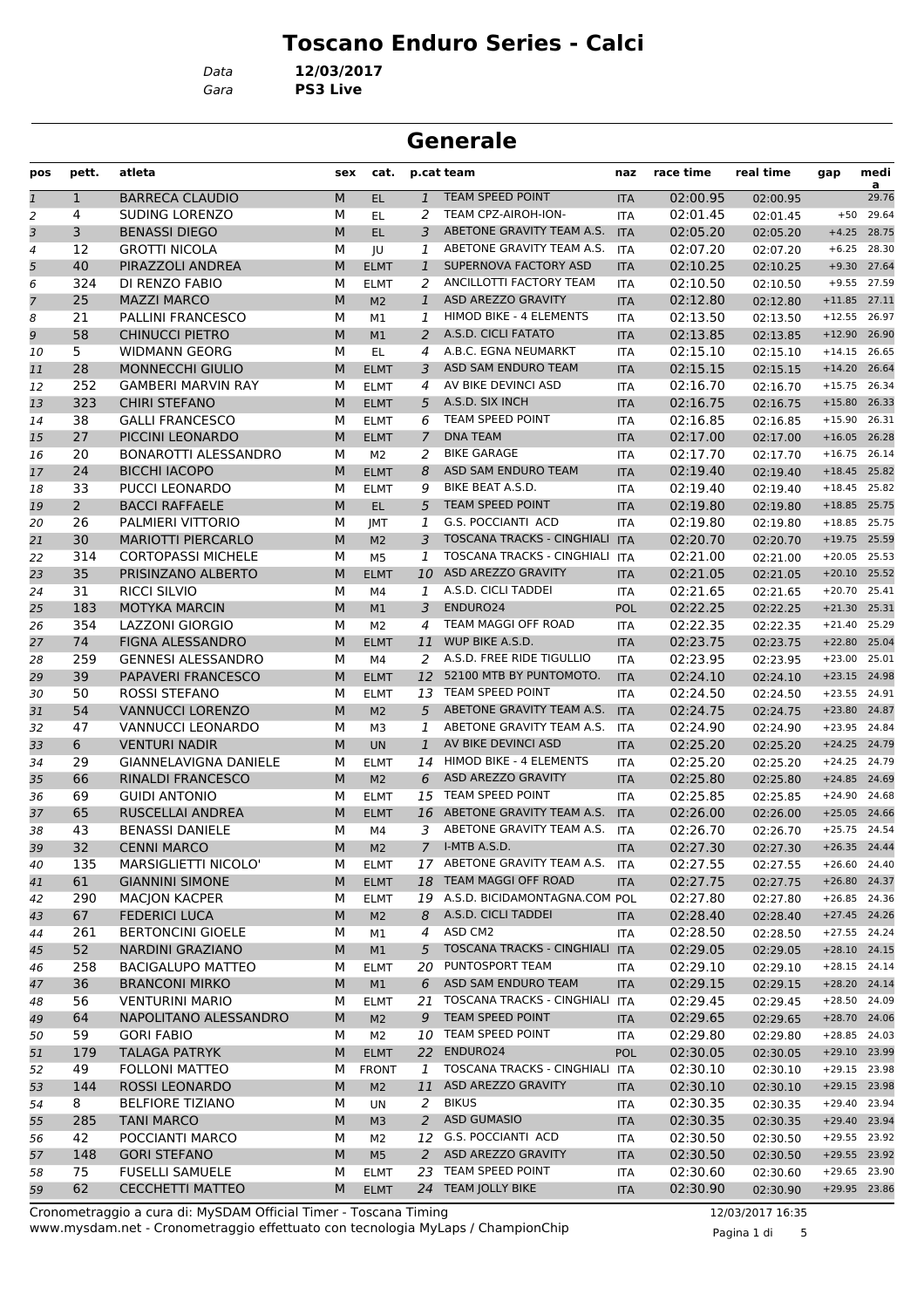| pos        | pett.      | atleta                                           | sex    | cat.                 |                | p.cat team                                        | naz                      | race time            | real time            | gap                      | medi<br>a      |
|------------|------------|--------------------------------------------------|--------|----------------------|----------------|---------------------------------------------------|--------------------------|----------------------|----------------------|--------------------------|----------------|
| 60         | 186        | SODANO CARRABBA<br><b>CRISTIAN</b>               | M      | <b>ELMT</b>          |                | 25 A.S.D. CICLI TADDEI                            | <b>ITA</b>               | 02:30.90             | 02:30.90             | $+29.95$                 | 23.86          |
| 61         | 68         | <b>FUCCI FRANCESCO</b>                           | M      | M <sub>2</sub>       | 13             | <b>G.S. POCCIANTI ACD</b>                         | <b>ITA</b>               | 02:30.95             | 02:30.95             | $+30.00$                 | 23.85          |
| 62         | 9          | DRAGONETTI FRANCESCO                             | M      | <b>UN</b>            | $\overline{3}$ | <b>BIKUS</b>                                      | <b>ITA</b>               | 02:31.35             | 02:31.35             | $+30.40$                 | 23.79          |
| 63         | 51         | <b>GUSCELLI TORQUATO</b>                         | М      | <b>ELMT</b>          | 26             | <b>G.S. POCCIANTI ACD</b>                         | <b>ITA</b>               | 02:31.95             | 02:31.95             | $+31.00$                 | 23.69          |
| 64         | 309        | <b>CASINI MICHELE</b>                            | M      | <b>ELMT</b>          |                | 27 A.S.D. BIKE STORE MTB CAFE'                    | <b>ITA</b>               | 02:32.20             | 02:32.20             | $+31.25$                 | 23.65          |
| 65         | 48         | PALLONI NICCOLÒ                                  | M      | <b>ELMT</b>          | 28             | VAIANO AUTOFAN FONDRIEST                          | <b>ITA</b>               | 02:32.50             | 02:32.50             | $+31.55$                 | 23.61          |
| 66         | 22         | POCCIANTI MARTINO                                | M      | <b>ELMT</b>          | 29             | <b>G.S. POCCIANTI ACD</b>                         | <b>ITA</b>               | 02:32.55             | 02:32.55             | $+31.60$                 | 23.60          |
| 67         | 102        | PASCUCCI FRANCESCO                               | M      | <b>ELMT</b>          | 30             | <b>G.S. POCCIANTI ACD</b>                         | <b>ITA</b>               | 02:32.60             | 02:32.60             | $+31.65$                 | 23.59          |
| 68         | 312        | <b>CARRUBBA MATTEO</b>                           | M      | M <sub>2</sub>       | 14             | <b>BIKE GARAGE</b>                                | <b>ITA</b>               | 02:32.60             | 02:32.60             | $+31.65$                 | 23.59          |
| 69         | 44         | <b>FALSINI FABIO</b>                             | М      | M1                   | 7              | <b>GRAVITY TEAM FRANCY</b>                        | <b>ITA</b>               | 02:32.65             | 02:32.65             | $+31.70$                 | 23.58          |
| 70         | 45         | <b>LANDUCCI ENRICO</b>                           | M      | M <sub>2</sub>       | 15             | TSI FREE BIKE A.S.D.                              | <b>ITA</b>               | 02:33.10             | 02:33.10             | $+32.15$                 | 23.51          |
| 71         | 34         | <b>FANTONI GIULIO</b>                            | М      | <b>ELMT</b>          | 31             | ASD SAM ENDURO TEAM                               | <b>ITA</b>               | 02:33.15             | 02:33.15             | $+32.20$                 | 23.51          |
| 72         | 11         | <b>GROSSI FEDERICO</b>                           | M      | JU                   | 2              | <b>TEAM SPEED POINT</b><br>CMC CYCLING EXPERIENCE | <b>ITA</b>               | 02:33.25             | 02:33.25             | $+32.30$                 | 23.49<br>23.48 |
| 73         | 63<br>72   | PARENZI MASSIMO<br><b>CECCHI MAICOL</b>          | M<br>M | M4                   | 4<br>16        | ABETONE GRAVITY TEAM A.S.                         | <b>ITA</b>               | 02:33.35             | 02:33.35             | $+32.40$<br>$+32.45$     | 23.47          |
| 74         | 194        | <b>PAPI MARCO NADIR</b>                          | М      | M <sub>2</sub>       | 8              | ASD SAM ENDURO TEAM                               | <b>ITA</b><br><b>ITA</b> | 02:33.40<br>02:33.40 | 02:33.40             | $+32.45$                 | 23.47          |
| 75<br>76   | 78         | <b>MANTOVANI DANIELE</b>                         | M      | M1<br>M <sub>1</sub> | 9              | A.S.D. BIKE STORE MTB CAFE'                       | <b>ITA</b>               | 02:33.60             | 02:33.40<br>02:33.60 | $+32.65$                 | 23.44          |
| 77         | 107        | ROCCHI MATTEO                                    | M      | <b>ELMT</b>          | 32             | TEAM SPEED POINT                                  | <b>ITA</b>               | 02:33.80             | 02:33.80             | $+32.85$                 | 23.41          |
| 78         | 130        | <b>GELLI FRANCESCO</b>                           | M      | M <sub>2</sub>       | 17             | TSI FREE BIKE A.S.D.                              | <b>ITA</b>               | 02:33.95             | 02:33.95             | $+33.00$                 | 23.38          |
| 79         | 53         | SALTO BENEDETTO                                  | M      | <b>ELMT</b>          | 33             | <b>TEAM SPEED POINT</b>                           | <b>ITA</b>               | 02:34.00             | 02:34.00             | $+33.05$                 | 23.38          |
| 80         | 137        | <b>GALLENI ANDREA</b>                            | M      | M1                   | 10             | ABETONE GRAVITY TEAM A.S.                         | <b>ITA</b>               | 02:34.15             | 02:34.15             | $+33.20$                 | 23.35          |
| 81         | 351        | <b>BUCCIANTINI FRANCESCO</b>                     | М      | M <sub>3</sub>       | 3              | FIRENZEFREERIDE ASD                               | <b>ITA</b>               | 02:34.15             | 02:34.15             | $+33.20$                 | 23.35          |
| 82         | 55         | <b>SANDRONI LUCA</b>                             | M      | <b>ELMT</b>          | 34             | <b>TEAM SPEED POINT</b>                           | <b>ITA</b>               | 02:34.25             | 02:34.25             | $+33.30$                 | 23.34          |
| 83         | 149        | <b>JUUL HANSEN RONNIE</b>                        | M      | M1                   | 11             | <b>DANSK MOUNTAINBIKE CLUB</b>                    | <b>DEN</b>               | 02:34.55             | 02:34.55             | $+33.60$                 | 23.29          |
| 84         | 287        | <b>CARDINALE MIRKO</b>                           | M      | M1                   | 12             | <b>ASD GUMASIO</b>                                | <b>ITA</b>               | 02:34.65             | 02:34.65             | $+33.70$                 | 23.28          |
| 85         | 46         | <b>GASSANI ALESSANDRO</b>                        | М      | M <sub>3</sub>       | 4              | TOSCANA TRACKS - CINGHIALI                        | <b>ITA</b>               | 02:35.05             | 02:35.05             | $+34.10$                 | 23.22          |
| 86         | 245        | <b>SABATINI RUGGERO</b>                          | M      | M4                   | 5              | <b>ASD BREAK BIKE SESTRI</b>                      | <b>ITA</b>               | 02:35.10             | 02:35.10             | $+34.15$                 | 23.21          |
| 87         | 305        | <b>TURINI FEDERICO</b>                           | М      | M1                   | 13             | 52100 MTB BY PUNTOMOTO.                           | <b>ITA</b>               | 02:35.20             | 02:35.20             | $+34.25$                 | 23.20          |
| 88         | 134        | <b>CEGLIA MARCO</b>                              | M      | <b>ELMT</b>          | 35             | ABETONE GRAVITY TEAM A.S.                         | <b>ITA</b>               | 02:35.55             | 02:35.55             | $+34.60$                 | 23.14          |
| 89         | 79         | <b>FACCINI MASSIMO</b>                           | M      | M1                   | 14             | PEDALE FIDENTINO RACE                             | <b>ITA</b>               | 02:35.90             | 02:35.90             | $+34.95$                 | 23.09          |
| 90         | 180        | <b>NOCENTINI TIZIANO</b>                         | M      | M <sub>3</sub>       | 5              | A.S.D. ENERGIA PROPOSTE DI                        | <b>ITA</b>               | 02:35.90             | 02:35.90             | $+34.95$                 | 23.09          |
| 91         | 98         | DI PEPPO TOMMASO                                 | M      | <b>ELMT</b>          | 36             | I NANI SVIZZERI VALLERIANA                        | <b>ITA</b>               | 02:36.00             | 02:36.00             | $+35.05$                 | 23.08          |
| 92         | 76         | <b>BAZZANI LUCA</b>                              | M      | M1                   | 15             | <b>TEAM BLU BELGA</b>                             | <b>ITA</b>               | 02:36.05             | 02:36.05             | $+35.10$                 | 23.07          |
| 93         | 255        | <b>BINDI MICHELE</b>                             | М      | M <sub>3</sub>       | 6              | <b>GRAVITY TEAM FRANCY</b>                        | <b>ITA</b>               | 02:36.35             | 02:36.35             | $+35.40$                 | 23.03          |
| 94         | 286        | <b>RAFFI RODOLFO</b>                             | M      | M <sub>2</sub>       | 18             | <b>ASD GUMASIO</b>                                | <b>ITA</b>               | 02:36.35             | 02:36.35             | $+35.40$                 | 23.03          |
| 95         | 37         | <b>GRAZI DAVID</b>                               | M      | M4                   | 6              | ASD AREZZO GRAVITY                                | <b>ITA</b>               | 02:36.50             | 02:36.50             | $+35.55$                 | 23.00          |
| 96         | 352        | <b>GIUNTI GIACOMO</b>                            | M      | M4                   | $\overline{7}$ | POL. LA PERLA                                     | <b>ITA</b>               | 02:36.65             | 02:36.65             | $+35.70$                 | 22.98          |
| 97         | 322        | <b>BIANCHI LUIGI</b>                             | м      | UN                   | 4              | S.S. SANCARLESE BICIVULT                          | <b>ITA</b>               | 02:36.90             | 02:36.90             | +35.95 22.94             |                |
| 98         | 176        | ROMOLI FRANCESCO                                 | M      | M1                   | 16             | LA BORRA ASD                                      | ITA                      | 02:37.85             | 02:37.85             | +36.90 22.81             |                |
| 99         | 269        | <b>CUNEO MATTEO</b>                              | М      | M <sub>2</sub>       |                | 19 TEAM BLU BELGA                                 | ITA                      | 02:38.20             | 02:38.20             | +37.25 22.76             |                |
| 100        | 83         | PARENTI LORENZO                                  | M      | M <sub>5</sub>       | 3              | G.S. POCCIANTI ACD                                | <b>ITA</b>               | 02:38.55             | 02:38.55             | +37.60 22.71             |                |
| 101        | 212        | <b>BECCHI BRUNO</b>                              | м      | MЗ                   | 7              | AV BIKE DEVINCI ASD                               | ITA                      | 02:39.10             | 02:39.10             | +38.15 22.63             |                |
| 102        | 115        | <b>IACOPONI LUCA</b>                             | M      | M <sub>2</sub>       | 20             | TEAM SPEED POINT                                  | <b>ITA</b>               | 02:39.25             | 02:39.25             | +38.30 22.61             |                |
| 103        | 85         | <b>TENTI MASSIMILIANO</b>                        | М      | M3                   | 8              | ASD AREZZO GRAVITY                                | <b>ITA</b>               | 02:39.35             | 02:39.35             | +38.40 22.59             |                |
| 104        | 306        | <b>DEBITI NICOLA</b>                             | M      | <b>ELMT</b>          | 37             | 52100 MTB BY PUNTOMOTO.                           | <b>ITA</b>               | 02:39.40             | 02:39.40             | +38.45 22.58             |                |
| 105        | 169        | STOROZUK ALEKSANDR                               | M      | <b>ELMT</b>          |                | 38 VAIANO AUTOFAN FONDRIEST                       | <b>ITA</b>               | 02:39.70             | 02:39.70             | +38.75 22.54             |                |
| 106        | 73         | <b>DEL CHIARO EDOARDO</b>                        | M      | <b>ELMT</b>          | 40             | 39 TEAM JOLLY BIKE<br>AV BIKE DEVINCI ASD         | <b>ITA</b>               | 02:39.85             | 02:39.85             | +38.90 22.52             | 22.49          |
| 107        | 153        | ANGIOLINI ANDREA                                 | М      | <b>ELMT</b>          | 41             | STEELS BIKE A.S.D.                                | ITA                      | 02:40.10             | 02:40.10             | $+39.15$<br>+39.30 22.46 |                |
| 108<br>109 | 175<br>140 | PAPINI FRANCESCO<br><b>GALGANO ANTONIO LUIGI</b> | M<br>М | <b>ELMT</b><br>M3    | 9              | ABETONE GRAVITY TEAM A.S.                         | <b>ITA</b><br><b>ITA</b> | 02:40.25<br>02:40.60 | 02:40.25<br>02:40.60 | +39.65 22.42             |                |
| 110        | 159        | PREMAZZI MARCO                                   | M      | M <sub>5</sub>       | $\overline{4}$ | TOSCANA TRACKS - CINGHIALI ITA                    |                          | 02:40.90             | 02:40.90             | +39.95 22.37             |                |
| 111        | 168        | <b>NESI RICCARDO</b>                             | М      | <b>ELMT</b>          |                | 42 VAIANO AUTOFAN FONDRIEST ITA                   |                          | 02:41.10             | 02:41.10             | $+40.15$ 22.35           |                |
| 112        | 116        | <b>BASTIANI ANDREA</b>                           | M      | M <sub>2</sub>       | 21             | TEAM SPEED POINT                                  | <b>ITA</b>               | 02:41.85             | 02:41.85             | +40.90 22.24             |                |
| 113        | 241        | <b>SCARINGI EMANUELE</b>                         | М      | M <sub>2</sub>       |                | 22 A.S.D. BIKE STORE MTB CAFE'                    | ITA                      | 02:41.90             | 02:41.90             | +40.95 22.24             |                |
| 114        | 113        | <b>MEUCCI MATTEO</b>                             | M      | M <sub>2</sub>       |                | 23 TEAM SPEED POINT                               | <b>ITA</b>               | 02:42.05             | 02:42.05             | +41.10 22.22             |                |
| 115        | 16         | <b>CASINI FEDERICA</b>                           | F      | OP-W                 | 1              | A.S.D. CICLI TADDEI                               | ITA                      | 02:42.20             | 02:42.20             | +41.25 22.19             |                |
| 116        | 132        | <b>CINOTTI STEFANO</b>                           | M      | M <sub>3</sub>       |                | 10 TSI FREE BIKE A.S.D.                           | <b>ITA</b>               | 02:42.55             | 02:42.55             | +41.60 22.15             |                |
| 117        | 240        | <b>NEGRI MARCELLO</b>                            | М      | M1                   |                | 17 A.S.D. BIKE STORE MTB CAFE'                    | <b>ITA</b>               | 02:42.70             | 02:42.70             | $+41.75$ 22.13           |                |
| 118        | 109        | <b>FERRARO SIMONE</b>                            | M      | M1                   |                | 18 TEAM SPEED POINT                               | <b>ITA</b>               | 02:42.75             | 02:42.75             | +41.80 22.12             |                |
| 119        | 317        | <b>CERUTI GIOVANNI</b>                           | М      | JMT                  | 2              | DROP-IN RACING TEAM A.S.D.                        | <b>ITA</b>               | 02:42.75             | 02:42.75             | $+41.80$                 | 22.12          |
| 120        | 77         | <b>BRACALI ALESSANDRO</b>                        | M      | M <sub>2</sub>       | 24             | ABETONE GRAVITY TEAM A.S.                         | <b>ITA</b>               | 02:42.80             | 02:42.80             | +41.85 22.11             |                |
| 121        | 91         | <b>GHEZZANI NICOLA</b>                           | М      | M1                   | 19             | A.S.D. BIKE STORE MTB CAFE'                       | <b>ITA</b>               | 02:43.10             | 02:43.10             | $+42.15$                 | 22.07          |
| 122        | 92         | <b>MENICONI LUCA</b>                             | M      | <b>ELMT</b>          |                | 43 A.S.D VIGILI DEL FUOCO                         | <b>ITA</b>               | 02:43.20             | 02:43.20             | +42.25 22.06             |                |

Pagina 2 di 5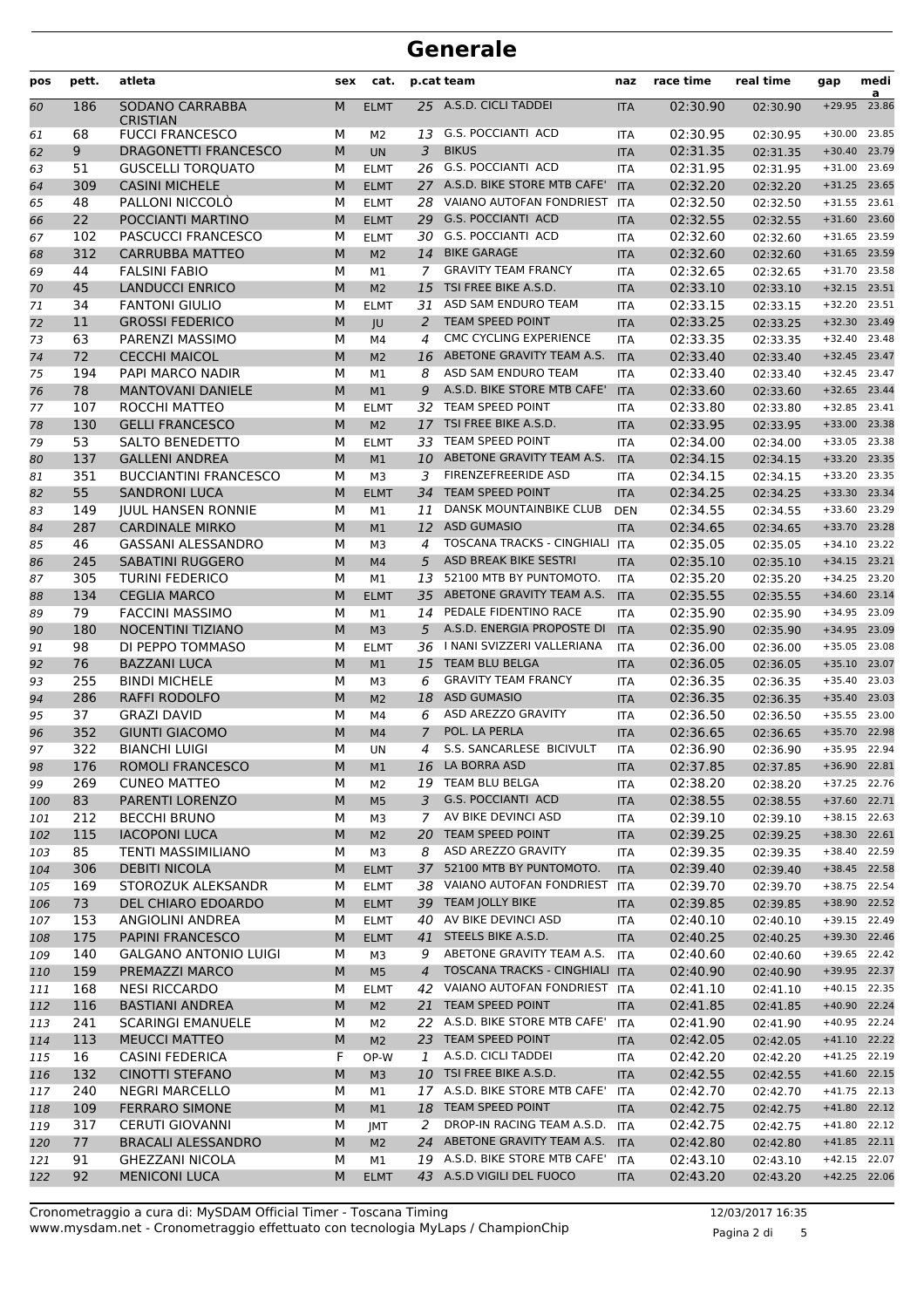| pos        | pett.          | atleta                                              | sex    | cat.                 |              | p.cat team                                      | naz                      | race time            | real time            | gap                          | medi<br>a |
|------------|----------------|-----------------------------------------------------|--------|----------------------|--------------|-------------------------------------------------|--------------------------|----------------------|----------------------|------------------------------|-----------|
| 123        | 150            | <b>CAVALZANI MICHEL</b>                             | M      | M <sub>3</sub>       | 11           | <b>DNA TEAM</b>                                 | <b>ITA</b>               | 02:43.20             | 02:43.20             | $+42.25$                     | 22.06     |
| 124        | 247            | ZAZZERI MIRKO                                       | М      | M <sub>2</sub>       | 25           | HIMOD BIKE - 4 ELEMENTS                         | <b>ITA</b>               | 02:43.20             | 02:43.20             | $+42.25$                     | 22.06     |
| 125        | 319            | <b>GUCCI JONATHAN</b>                               | M      | <b>ELMT</b>          | 44           | DROP-IN RACING TEAM A.S.D.                      | <b>ITA</b>               | 02:43.30             | 02:43.30             | $+42.35$                     | 22.05     |
| 126        | 166            | RISALITI ALESSANDRO                                 | M      | <b>ELMT</b>          | 45           | VAIANO AUTOFAN FONDRIEST                        | <b>ITA</b>               | 02:43.45             | 02:43.45             | $+42.50$                     | 22.03     |
| 127        | 239            | PELLINO SIMONE                                      | M      | M1                   |              | 20 A.S.D. BIKE STORE MTB CAFE'                  | <b>ITA</b>               | 02:43.45             | 02:43.45             | $+42.50$                     | 22.03     |
| 128        | 358            | AMODEO SAMUELE                                      | М      | <b>ELMT</b>          | 46           | TEAM MAGGI OFF ROAD                             | <b>ITA</b>               | 02:43.45             | 02:43.45             | $+42.50$                     | 22.03     |
| 129        | 321            | <b>SANTINI LUCA</b>                                 | M      | M <sub>4</sub>       | 8            | <b>ASD GUMASIO</b>                              | <b>ITA</b>               | 02:43.55             | 02:43.55             | $+42.60$                     | 22.01     |
| 130        | 362            | <b>SANTINI GIACOMO</b>                              | М      | UN                   | 5            | TEAM SPEED POINT                                | <b>ITA</b>               | 02:43.60             | 02:43.60             | $+42.65$                     | 22.00     |
| 131        | 299            | POMPILI FEDERICO                                    | M      | M <sub>2</sub>       | 26           | <b>HUTR</b>                                     | <b>ITA</b>               | 02:44.00             | 02:44.00             | $+43.05$                     | 21.95     |
| 132        | 242            | MELCHIORRE ALESSANDRO                               | M      | M <sub>2</sub>       | 27           | A.S.D. BIKE STORE MTB CAFE'                     | <b>ITA</b>               | 02:44.30             | 02:44.30             | $+43.35$                     | 21.91     |
| 133        | 268            | <b>VIGNALI LUCA</b>                                 | M      | <b>ELMT</b>          | 47           | TEAM BLU BELGA                                  | <b>ITA</b>               | 02:44.40             | 02:44.40             | $+43.45$                     | 21.90     |
| 134        | 15             | RAVAIOLI GAIA                                       | F.     | OP-WPRO              | 1            | <b>BIKE GARAGE</b>                              | ITA                      | 02:44.60             | 02:44.60             | $+43.65$                     | 21.87     |
| 135        | 23             | <b>BAGNOLI ALESSANDRO</b>                           | M      | M <sub>3</sub>       | 12           | I-MTB A.S.D.                                    | <b>ITA</b>               | 02:44.65             | 02:44.65             | $+43.70$                     | 21.86     |
| 136        | 82             | RIMONDO MATTEO                                      | М      | M1                   | 21           | VAIANO AUTOFAN FONDRIEST                        | <b>ITA</b>               | 02:44.85             | 02:44.85             | $+43.90$                     | 21.84     |
| 137        | 86             | <b>DELUCCA LORENZO</b>                              | M      | <b>ELMT</b>          | 48           | <b>GRAVITY TEAM FRANCY</b>                      | <b>ITA</b>               | 02:44.90             | 02:44.90             | $+43.95$                     | 21.83     |
| 138        | 89             | <b>GENNARI ALESSIO</b>                              | M      | M <sub>2</sub>       | 28           | ASD AREZZO GRAVITY                              | <b>ITA</b>               | 02:44.95             | 02:44.95             | $+44.00$                     | 21.82     |
| 139        | 70             | PONSICCHI ROBERTO                                   | M      | M <sub>3</sub>       | 13           | <b>G.S. POCCIANTI ACD</b>                       | <b>ITA</b>               | 02:45.30             | 02:45.30             | $+44.35$                     | 21.78     |
| 140        | 80             | PARENTINI SAMUELE                                   | М      | M <sub>2</sub>       | 29           | TSI FREE BIKE A.S.D.                            | <b>ITA</b>               | 02:45.45             | 02:45.45             | $+44.50$                     | 21.76     |
| 141        | 108            | PASCALE LEONARDO                                    | M      | <b>ELMT</b>          | 49           | TEAM SPEED POINT                                | <b>ITA</b>               | 02:45.90             | 02:45.90             | $+44.95$                     | 21.70     |
| 142        | 275            | <b>TOMEI WALTER</b>                                 | М      | M <sub>2</sub>       |              | 30 TEAM JOLLY BIKE                              | <b>ITA</b>               | 02:45.90             | 02:45.90             | $+44.95$                     | 21.70     |
| 143        | $\overline{7}$ | <b>VANNUCCHI FEDERICO</b>                           | M      | <b>UN</b>            | 6            | ABETONE GRAVITY TEAM A.S.                       | <b>ITA</b>               | 02:46.10             | 02:46.10             | $+45.15$                     | 21.67     |
| 144        | 90             | <b>BORGIOLI LORENZO</b>                             | M      | M5                   | 5            | <b>VAIANO AUTOFAN FONDRIEST</b>                 | <b>ITA</b>               | 02:46.10             | 02:46.10             | $+45.15$                     | 21.67     |
| 145        | 229            | <b>COSTA CRISTIAN</b>                               | M      | M <sub>2</sub>       | 31           | <b>SOC. ELBA OVEST</b>                          | <b>ITA</b>               | 02:46.40             | 02:46.40             | $+45.45$                     | 21.63     |
| 146        | 93             | <b>GIUNTA SIMONE</b>                                | М      | M <sub>3</sub>       | 14           | ASD CM2                                         | <b>ITA</b>               | 02:46.65             | 02:46.65             | $+45.70$                     | 21.60     |
| 147        | 272            | <b>MARTINELLI FILIPPO</b>                           | M      | M <sub>2</sub>       | 32           | UISP COMITATO TERR.LE                           | <b>ITA</b>               | 02:46.90             | 02:46.90             | $+45.95$                     | 21.57     |
| 148        | 249            | NOCCIOLINI NICOLA                                   | М      | M3                   | 15           | HIMOD BIKE - 4 ELEMENTS                         | <b>ITA</b>               | 02:47.00             | 02:47.00             | $+46.05$                     | 21.56     |
| 149        | 165            | <b>TESI ALBERTO</b>                                 | M      | M1                   | 22           | I NANI SVIZZERI VALLERIANA                      | <b>ITA</b>               | 02:47.30             | 02:47.30             | $+46.35$                     | 21.52     |
| 150        | 84             | <b>CONGIU ROBERTO</b>                               | M      | M <sub>2</sub>       | 33           | <b>GS CICLISMO AVIS</b>                         | <b>ITA</b>               | 02:47.35             | 02:47.35             | $+46.40$                     | 21.51     |
| 151        | 182            | PACISCOPI ROSA NICCOLO'                             | M      | <b>ELMT</b>          |              | 50 G.S. POCCIANTI ACD                           | <b>ITA</b>               | 02:47.40             | 02:47.40             | $+46.45$                     | 21.51     |
| 152        | 207            | CATALANI MATTEO                                     | М      | M1                   |              | 23 A.S.D. CICLI ANTONELLI                       | <b>ITA</b>               | 02:47.75             | 02:47.75             | $+46.80$                     | 21.46     |
| 153        | 230            | <b>TESEI ANDREA</b>                                 | M      | M <sub>3</sub>       | 16           | SOC. ELBA OVEST                                 | <b>ITA</b>               | 02:47.75             | 02:47.75             | $+46.80$                     | 21.46     |
| 154        | 283            | <b>BRUNO RAFFAELLO</b>                              | М      | M <sub>2</sub>       | 34           | <b>ASD GUMASIO</b>                              | <b>ITA</b>               | 02:47.85             | 02:47.85             | $+46.90$                     | 21.45     |
| 155        | 237            | <b>VANNETTI STEFANO</b>                             | M      | M <sub>5</sub>       | 6            | <b>FIRENZEFREERIDE ASD</b>                      | <b>ITA</b>               | 02:48.05             | 02:48.05             | $+47.10$                     | 21.42     |
| 156        | 356            | <b>GOTTI MICHELE</b>                                | M      | M <sub>5</sub>       | 7            | Volterra Bike                                   | <b>ITA</b>               | 02:48.15             | 02:48.15             | $+47.20$                     | 21.41     |
| 157        | 17             | <b>BOCCHINI ANIA</b>                                | F      | OP-W                 | 2            | SUPERNOVA FACTORY ASD                           | <b>ITA</b>               | 02:48.30             | 02:48.30             | $+47.35$                     | 21.39     |
| 158        | 94             | MONDINO MASSIMILIANO                                | М      | M <sub>3</sub>       | 17           | BIKE BEAT A.S.D.                                | <b>ITA</b>               | 02:48.30             | 02:48.30             | $+47.35$                     | 21.39     |
| 159        | 270            | <b>FONTANA MICHELE</b>                              | M      | M1                   | 24           | TEAM BLU BELGA                                  | <b>ITA</b>               | 02:48.70             | 02:48.70             | $+47.75$                     | 21.34     |
| 160        | 188            | ZAMBELLI GAT ATTILIO                                | М      | M4                   | 9            | A.S.D. CICLI TADDEI                             | <b>ITA</b>               | 02:48.95             | 02:48.95             | $+48.00$                     | 21.31     |
| 161        | 301            | <b>ROMOLINI ROBERTO</b>                             | M      | <b>ELMT</b>          | 51           | VAIANO AUTOFAN FONDRIEST                        | <b>ITA</b>               | 02:49.30             | 02:49.30             | +48.35 21.26                 |           |
| 162        | 250            | PICCHIRILLI MATTEO                                  | М      | <b>ELMT</b>          |              | 52 ASD BIKELAND TEAM BIKE                       | ITA                      | 02:49.40             | 02:49.40             | $+48.45$ 21.25               |           |
| 163        | 303            | <b>SCHIAFFINO MIRKO</b>                             | M      | M <sub>3</sub>       |              | 18 PUNTOSPORT TEAM                              | <b>ITA</b>               | 02:49.40             | 02:49.40             | +48.45 21.25                 |           |
| 164        | 145            | <b>NORCINI EMANUELE</b>                             | м      | M3                   |              | 19 ASD AREZZO GRAVITY<br>20 A.S.D. CICLI TADDEI | <b>ITA</b>               | 02:49.55             | 02:49.55             | +48.60 21.23                 |           |
| 165        | 187            | <b>SANI MASSIMILIANO</b>                            | M      | M <sub>3</sub>       |              | 35 VAIANO AUTOFAN FONDRIEST ITA                 | <b>ITA</b>               | 02:49.55             | 02:49.55             | +48.60 21.23<br>+48.95 21.19 |           |
| 166        | 172            | <b>BOGANINI GABRIELE</b><br><b>GABRIELLI SIMONE</b> | М      | M2                   |              | 10 ASD AREZZO GRAVITY                           |                          | 02:49.90             | 02:49.90             | +49.00 21.18                 |           |
| 167        | 147<br>313     | <b>GIULIANI MARCO</b>                               | M<br>м | M <sub>4</sub>       | 25           | POL. LA PERLA                                   | <b>ITA</b>               | 02:49.95<br>02:50.00 | 02:49.95<br>02:50.00 | $+49.05$ 21.18               |           |
| 168        | 101            | <b>LUCIOLI LIDO</b>                                 | M      | М1                   | $\mathbf{1}$ | VAIANO AUTOFAN FONDRIEST                        | <b>ITA</b><br><b>ITA</b> | 02:50.15             | 02:50.15             | $+49.20$ 21.16               |           |
| 169        | 300            | <b>BIGINI DAMIANO</b>                               | М      | M <sub>6</sub><br>M2 |              | 36 HUTR                                         | ITA                      | 02:50.15             |                      | $+49.20$ 21.16               |           |
| 170<br>171 | 257            | <b>GUALTIERI ANDREA</b>                             | M      | <b>ELMT</b>          |              | 53 ASD BIKELAND TEAM BIKE                       | <b>ITA</b>               | 02:50.30             | 02:50.15<br>02:50.30 | +49.35 21.14                 |           |
| 172        | 87             | <b>FALCI MARCO</b>                                  | М      | <b>ELMT</b>          |              | 54 UISP PRATO                                   | ITA                      | 02:50.55             | 02:50.55             | $+49.60$ 21.11               |           |
| 173        | 138            | TOMASINI ALESSANDRO                                 | M      | M <sub>2</sub>       |              | 37 ABETONE GRAVITY TEAM A.S.                    | <b>ITA</b>               | 02:50.60             | 02:50.60             | $+49.65$ 21.10               |           |
| 174        | 282            | <b>VICIANI PAOLO</b>                                | м      | M5                   | 8            | <b>ASD GUMASIO</b>                              | <b>ITA</b>               | 02:50.60             | 02:50.60             | $+49.65$ 21.10               |           |
| 175        | 104            | <b>CAMPATELLI LUCA</b>                              | M      | <b>ELMT</b>          |              | 55 TEAM SPEED POINT                             | <b>ITA</b>               | 02:50.80             | 02:50.80             | +49.85 21.08                 |           |
| 176        | 213            | <b>ZANIERI FABIO</b>                                | М      | <b>ELMT</b>          |              | 56 BIKE BEAT A.S.D.                             | <b>ITA</b>               | 02:51.10             | 02:51.10             | $+50.15$ 21.04               |           |
| 177        | 205            | <b>CHELLINI FRANCESCO</b>                           | M      | M <sub>3</sub>       |              | 21 A.S.D. CICLOSPORT                            | <b>ITA</b>               | 02:51.25             | 02:51.25             | +50.30 21.02                 |           |
| 178        | 119            | <b>GUARINO MASSIMO</b>                              | М      | M4                   |              | 11 TEAM SPEED POINT                             | ITA                      | 02:51.35             | 02:51.35             | $+50.40$ 21.01               |           |
| 179        | 211            | <b>MARROCCHI TOMMASO</b>                            | M      | M1                   |              | 26 G.S. POCCIANTI ACD                           | <b>ITA</b>               | 02:51.50             | 02:51.50             | +50.55 20.99                 |           |
| 180        | 256            | <b>RICCI ROBERTO</b>                                | м      | M5                   | 9            | <b>GRAVITY TEAM FRANCY</b>                      | <b>ITA</b>               | 02:51.50             | 02:51.50             | +50.55 20.99                 |           |
| 181        | 111            | <b>FIUMALBI DARIO</b>                               | M      | M <sub>2</sub>       |              | 38 TEAM SPEED POINT                             | <b>ITA</b>               | 02:51.90             | 02:51.90             | +50.95 20.94                 |           |
| 182        | 253            | RIGHI ANDREA                                        | м      | <b>ELMT</b>          |              | 57 GRAVITY TEAM FRANCY                          | ITA                      | 02:52.05             | 02:52.05             | +51.10 20.92                 |           |
| 183        | 96             | MUNNO ANTONIO                                       | M      | M <sub>3</sub>       |              | 22 SOC. ELBA OVEST                              | <b>ITA</b>               | 02:52.10             | 02:52.10             | +51.15 20.92                 |           |
| 184        | 146            | <b>CARRARESI ANDREA</b>                             | М      | M3                   |              | 23 ASD AREZZO GRAVITY                           | ITA                      | 02:52.45             | 02:52.45             | $+51.50$                     | 20.88     |
| 185        | 232            | <b>DINI MAURIZIO</b>                                | M      | M <sub>4</sub>       |              | 12 SOC. ELBA OVEST                              | <b>ITA</b>               | 02:52.70             | 02:52.70             | $+51.75$                     | 20.85     |
| 186        | 71             | MANCUSO ANDREA                                      | м      | <b>FRONT</b>         | 2            | ASD SAM ENDURO TEAM                             | ITA                      | 02:52.90             | 02:52.90             | +51.95 20.82                 |           |
|            |                |                                                     |        |                      |              |                                                 |                          |                      |                      |                              |           |

www.mysdam.net - Cronometraggio effettuato con tecnologia MyLaps / ChampionChip Cronometraggio a cura di: MySDAM Official Timer - Toscana Timing 12/03/2017 16:35

Pagina 3 di 5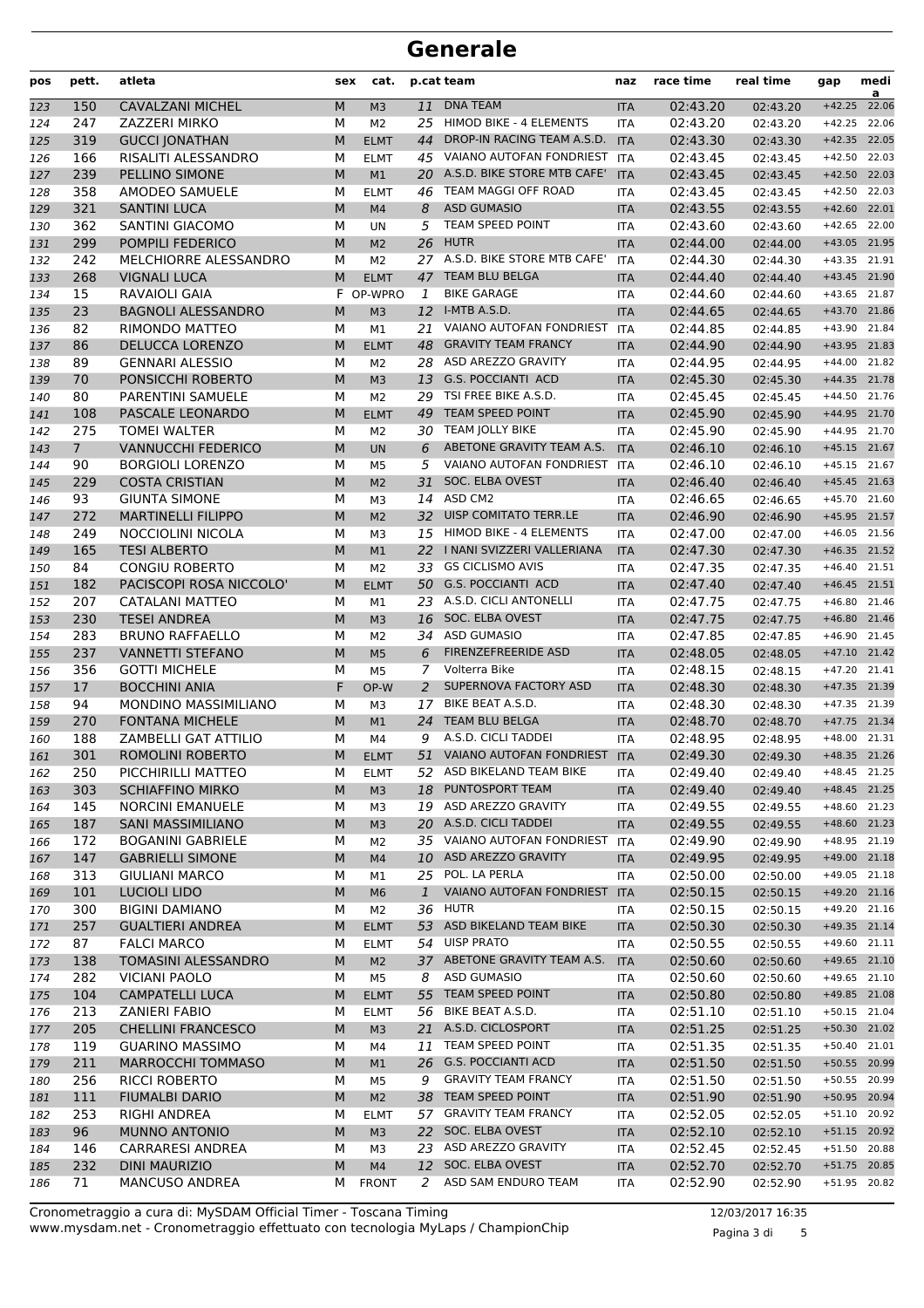| pos        | pett.      | atleta                                       | sex    | cat.                 |                 | p.cat team                                      | naz                      | race time            | real time                 | gap                  | medi<br>a      |
|------------|------------|----------------------------------------------|--------|----------------------|-----------------|-------------------------------------------------|--------------------------|----------------------|---------------------------|----------------------|----------------|
| 187        | 190        | <b>COLLA TOMMASO</b>                         | M      | M <sub>1</sub>       |                 | 27 G.S. POCCIANTI ACD                           | <b>ITA</b>               | 02:52.90             | 02:52.90                  | $+51.95$             | 20.82          |
| 188        | 277        | <b>RAGGI CHRISTIAN</b>                       | М      | <b>ELMT</b>          | 58              | <b>TEAM JOLLY BIKE</b>                          | <b>ITA</b>               | 02:52.95             | 02:52.95                  | $+52.00$             | 20.82          |
| 189        | 139        | <b>BIANCHI DARIO</b>                         | M      | M <sub>2</sub>       | 39              | ABETONE GRAVITY TEAM A.S.                       | <b>ITA</b>               | 02:53.30             | 02:53.30                  | $+52.35$             | 20.77          |
| 190        | 123        | <b>GUERRI ALESSIO</b>                        | M      | M <sub>2</sub>       | 40              | I-MTB A.S.D.                                    | <b>ITA</b>               | 02:53.75             | 02:53.75                  | $+52.80$             | 20.72          |
| 191        | 14         | <b>BONANNI FRANCESCA</b>                     |        | F OP-WPRO            | 2               | <b>TEAM SPEED POINT</b>                         | <b>ITA</b>               | 02:53.90             | 02:53.90                  | $+52.95$             | 20.70          |
| 192        | 223        | <b>RAPINI DANIELE</b>                        | M      | <b>ELMT</b>          | 59              | 52100 MTB BY PUNTOMOTO.                         | <b>ITA</b>               | 02:53.95             | 02:53.95                  | $+53.00$             | 20.70          |
| 193        | 289        | <b>AVDULI BRENALDI</b>                       | M      | <b>ELMT</b>          | 60              | VAIANO AUTOFAN FONDRIEST                        | <b>ALB</b>               | 02:54.10             | 02:54.10                  | $+53.15$             | 20.68          |
| 194        | 284        | <b>BELLOSI GIANFRANCO</b>                    | М      | M <sub>5</sub>       |                 | 10 ASD GUMASIO                                  | ITA                      | 02:54.20             | 02:54.20                  | $+53.25$             | 20.67          |
| 195        | 199        | <b>PRATESI TOMMASO</b>                       | M      | M4                   | 13              | ASD SAM ENDURO TEAM                             | <b>ITA</b>               | 02:54.50             | 02:54.50                  | $+53.55$             | 20.63          |
| 196        | 221        | <b>CECCONI PAOLO</b>                         | M      | M <sub>3</sub>       | 24              | TEAM MAGGI OFF ROAD                             | <b>ITA</b>               | 02:54.85             | 02:54.85                  | $+53.90$             | 20.59          |
| 197        | 222        | <b>MARIANI NIKO</b>                          | M      | <b>ELMT</b>          | 61              | 52100 MTB BY PUNTOMOTO.                         | <b>ITA</b>               | 02:55.15             | 02:55.15                  | $+54.20$             | 20.55          |
| 198        | 338        | <b>CARNEVALI ENRICO</b>                      | M      | M <sub>5</sub>       | 11              | ASD AREZZO GRAVITY                              | <b>ITA</b>               | 02:55.40             | 02:55.40                  | $+54.45$             | 20.52          |
| 199        | 206        | PERUZZI GIULIO                               | M      | M1                   |                 | 28 A.S.D. ORBETELLO BIKETRIBE                   | <b>ITA</b>               | 02:55.70             | 02:55.70                  | $+54.75$             | 20.49          |
| 200        | 353        | <b>GUERRAZZI FRANCESCO</b>                   | M      | M4                   | 14              | POL. LA PERLA                                   | <b>ITA</b>               | 02:55.75             | 02:55.75                  | $+54.80$             | 20.48          |
| 201        | 215        | <b>MUSTO LORENZO</b>                         | M      | M1                   | 29              | BIKE BEAT A.S.D.                                | <b>ITA</b>               | 02:55.90             | 02:55.90                  | $+54.95$             | 20.47          |
| 202        | 278        | <b>MUZZARELLI MARCO</b>                      | M      | M <sub>5</sub>       | 12              | <b>ASD GUMASIO</b>                              | <b>ITA</b>               | 02:56.05             | 02:56.05                  | $+55.10$             | 20.45          |
| 203        | 280        | <b>CIANTI MASSIMILIANO</b>                   | M      | M <sub>3</sub>       | 25              | <b>ASD GUMASIO</b>                              | <b>ITA</b>               | 02:56.10             | 02:56.10                  | $+55.15$             | 20.44          |
| 204        | 254        | <b>BENETTI ROCCO</b>                         | М      | M1                   |                 | 30 GRAVITY TEAM FRANCY<br>26 G.S. POCCIANTI ACD | <b>ITA</b>               | 02:56.40             | 02:56.40                  | $+55.45$<br>$+56.15$ | 20.41<br>20.33 |
| 205        | 191<br>244 | DE CASTRO SIMONE<br><b>FORASSIEPI DAVIDE</b> | M<br>M | M <sub>3</sub>       |                 | 15 A.S.D. BIKE STORE MTB CAFE'                  | <b>ITA</b>               | 02:57.10<br>02:57.20 | 02:57.10                  |                      | 20.32          |
| 206        | 233        | <b>COSTA LUCA</b>                            | M      | M4                   | 16              | <b>SOC. ELBA OVEST</b>                          | <b>ITA</b>               | 02:57.30             | 02:57.20                  | $+56.25$<br>$+56.35$ | 20.30          |
| 207        | 110        | <b>ESCHINI FLAVIO</b>                        | M      | M <sub>4</sub>       | 31              | <b>TEAM SPEED POINT</b>                         | <b>ITA</b><br><b>ITA</b> | 02:57.55             | 02:57.30                  | $+56.60$             | 20.28          |
| 208<br>209 | 197        | <b>COLOMBRITA MARCO</b>                      | M      | M1<br>M <sub>3</sub> | 27              | ASD SAM ENDURO TEAM                             | <b>ITA</b>               | 02:57.60             | 02:57.55<br>02:57.60      | $+56.65$             | 20.27          |
| 210        | 276        | PETRINI MICHELE                              | М      | <b>ELMT</b>          | 62              | <b>TEAM JOLLY BIKE</b>                          | <b>ITA</b>               | 02:57.70             | 02:57.70                  | $+56.75$             | 20.26          |
| 211        | 151        | <b>SALVADORI JURI</b>                        | M      | M <sub>3</sub>       | 28              | <b>DNA TEAM</b>                                 | <b>ITA</b>               | 02:57.90             | 02:57.90                  | $+56.95$             | 20.24          |
| 212        | 216        | <b>BUGETTI FRANCESCO</b>                     | M      | M <sub>2</sub>       | 41              | BIKE BEAT A.S.D.                                | <b>ITA</b>               | 02:58.20             | 02:58.20                  | $+57.25$             | 20.20          |
| 213        | 243        | NIGIOTTI MICHELE                             | M      | M <sub>3</sub>       | 29              | A.S.D. BIKE STORE MTB CAFE'                     | <b>ITA</b>               | 02:58.40             | 02:58.40                  | $+57.45$             | 20.18          |
| 214        | 274        | <b>CERABINO SAVINO</b>                       | M      | M <sub>3</sub>       | 30              | <b>TEAM JOLLY BIKE</b>                          | <b>ITA</b>               | 02:58.50             | 02:58.50                  | $+57.55$             | 20.17          |
| 215        | 106        | <b>MARIANI MAURIZIO</b>                      | M      | <b>FRONT</b>         | 3               | MTB CLUB SPOLETO                                | <b>ITA</b>               | 02:59.00             | 02:59.00                  | $+58.05$             | 20.11          |
| 216        | 189        | MAFFI ALESSANDRO                             | М      | M <sub>5</sub>       |                 | 13 A.S.D. CICLI TADDEI                          | <b>ITA</b>               | 02:59.20             | 02:59.20                  | $+58.25$             | 20.09          |
| 217        | 267        | <b>MUSA EMANUELE</b>                         | M      | M1                   | 32 <sup>2</sup> | TEAM BLU BELGA                                  | <b>ITA</b>               | 02:59.55             | 02:59.55                  | $+58.60$             | 20.05          |
| 218        | 234        | <b>GALEAZZI NICCOLINO</b>                    | M      | M <sub>5</sub>       | 14              | SOC. ELBA OVEST                                 | <b>ITA</b>               | 02:59.90             | 02:59.90                  | $+58.95$             | 20.01          |
| 219        | 162        | <b>LORENZONI MASSIMILIANO</b>                | M      | M <sub>4</sub>       | 17              | <b>TOSCANA TRACKS - CINGHIALI</b>               | <b>ITA</b>               | 03:00.20             | 03:00.20                  | $+59.25$             | 19.98          |
| 220        | 160        | LUCCHI DIEGO                                 | M      | M <sub>2</sub>       | 42              | <b>TOSCANA TRACKS - CINGHIALI</b>               | <b>ITA</b>               | 03:00.25             | 03:00.25                  | +59.30 19.97         |                |
| 221        | 105        | LOMBARDI LEONARDO                            | M      | M1                   | 33              | TSI FREE BIKE A.S.D.                            | <b>ITA</b>               | 03:00.30             | 03:00.30                  | $+59.35$             | 19.97          |
| 222        | 304        | <b>MORELLI LUIGI</b>                         | M      | M4                   |                 | 18 A.S.D. SIX INCH                              | <b>ITA</b>               | 03:00.85             | 03:00.85                  | $+59.90$             | 19.91          |
| 223        | 262        | PIERONI CRISTIAN                             | M      | M1                   |                 | 34 ASD CM2                                      | <b>ITA</b>               | 03:01.35             | 03:01.35                  | $+1:00.40$           | 19.85          |
| 224        | 196        | MAZZARISI MASSIMILIANO                       | М      | M3                   | 31              | ASD SAM ENDURO TEAM                             | <b>ITA</b>               | 03:01.50             | 03:01.50                  | $+1:00.55$ 19.83     |                |
| 225        | 298        | <b>DEL SARTO SIMONE</b>                      | M      | M <sub>3</sub>       |                 | 32 HUTR                                         | <b>ITA</b>               | 03:01.60             | $03:01.60$ +1:00.65 19.82 |                      |                |
| 226        | 185        | <b>CENNINI MAURO</b>                         | М      | M7                   | 1               | <b>CICLISSIMO BIKE TEAM</b>                     | <b>ITA</b>               | 03:01.95             | 03:01.95 +1:01.00 19.79   |                      |                |
| 227        | 195        | <b>TOMA DIEGO</b>                            | M      | M1                   | 35              | ASD SAM ENDURO TEAM                             | <b>ITA</b>               | 03:02.25             | 03:02.25 +1:01.30 19.75   |                      |                |
| 228        | 95         | <b>BALESTRIERI ANDREA</b>                    | М      | M <sub>2</sub>       |                 | 43 TSI FREE BIKE A.S.D.                         | ITA                      | 03:02.35             | 03:02.35 +1:01.40 19.74   |                      |                |
| 229        | 302        | <b>GALLO ROBERTO</b>                         | M      | M <sub>5</sub>       |                 | 15 ALSIUM BIKE TEAM                             | <b>ITA</b>               | 03:02.50             | 03:02.50 +1:01.55 19.73   |                      |                |
| 230        | 295        | <b>BORSI STEFANO</b>                         | М      | <b>ELMT</b>          |                 | 63 UISP PRATO                                   | ITA                      | 03:02.70             | $03:02.70$ +1:01.75 19.70 |                      |                |
| 231        | 297        | <b>VERDINA ROBERTO</b>                       | M      | M <sub>3</sub>       |                 | 33 HUTR                                         | <b>ITA</b>               | 03:02.70             | 03:02.70 +1:01.75 19.70   |                      |                |
| 232        | 125        | <b>ANTONIELLO EMILIANO</b>                   | М      | М1                   |                 | 36 TSI FREE BIKE A.S.D.                         | ITA                      | 03:02.85             | 03:02.85                  | $+1:01.90$ 19.69     |                |
| 233        | 103        | <b>LUMINI TOMMASO</b>                        | M      | M <sub>6</sub>       | 2               | ABETONE GRAVITY TEAM A.S.                       | <b>ITA</b>               | 03:03.25             | 03:03.25 +1:02.30 19.65   |                      |                |
| 234        | 122        | MAGNANI GIACOMO                              | М      | M1                   |                 | 37 I-MTB A.S.D.                                 | ITA                      | 03:03.25             | $03:03.25$ +1:02.30 19.65 |                      |                |
| 235        | 361        | PALAGI ALESSANDRO                            | M      | <b>ELMT</b>          | 64              | <b>GRAVITY TEAM FRANCY</b>                      | <b>ITA</b>               | 03:03.25             | 03:03.25 +1:02.30 19.65   |                      |                |
| 236        | 273        | <b>FORNARI ANDREA</b>                        | М      | M4                   |                 | 19 TEAM JOLLY BIKE                              | ITA                      | 03:03.50             | $03:03.50$ +1:02.55 19.62 |                      |                |
| 237        | 271        | <b>MAGNANI MASSIMO</b>                       | М      | M <sub>3</sub>       | 34              | TEAM BLU BELGA                                  | <b>ITA</b>               | 03:03.65             | 03:03.65 +1:02.70 19.60   |                      |                |
| 238        | 200        | <b>BRUNO MARCO</b>                           | М      | M4                   | 20              | ASD SAM ENDURO TEAM                             | ITA                      | 03:03.85             | 03:03.85                  | $+1:02.90$ 19.58     |                |
| 239        | 220        | <b>GASPERETTI ANDREA</b>                     | M      | <b>ELMT</b>          | 65              | TEAM MAGGI OFF ROAD                             | <b>ITA</b>               | 03:04.00             | 03:04.00 +1:03.05 19.57   |                      |                |
| 240        | 316        | FREGOSO NICCOLO                              | М      | M1                   |                 | 38 DROP-IN RACING TEAM A.S.D.                   | <b>ITA</b>               | 03:04.45             | 03:04.45 +1:03.50 19.52   |                      |                |
| 241        | 112        | <b>GHEZZANI JONATA</b><br>MAZZANTI ALBERTO   | M      | <b>FRONT</b>         | $\overline{4}$  | TEAM SPEED POINT<br>TEAM MAGGI OFF ROAD         | <b>ITA</b>               | 03:05.90             | 03:05.90 +1:04.95 19.37   |                      |                |
| 242        | 360        | MASSIMO EDOARDO                              | М      | M <sub>5</sub>       | 16              |                                                 | ITA                      | 03:06.10             | 03:06.10                  | $+1:05.15$ 19.34     |                |
| 243        | 178        | <b>SAVELLI SIMONE</b>                        | М      | M <sub>3</sub>       | 35              | <b>POTIFREERIDE</b>                             | <b>ITA</b>               | 03:06.25             | 03:06.25 +1:05.30 19.33   |                      |                |
| 244        | 308        | CIEPIELA KRYSZTOF                            | М      | M <sub>2</sub>       | 44              | <b>TESSERA GIORNALIERA</b>                      | <b>ITA</b>               | 03:06.45             | $03:06.45$ +1:05.50 19.31 |                      |                |
| 245        | 209        | RAVELLI LUCA                                 | M      | M <sub>2</sub>       | 45              | <b>BIKE&amp;CO ASD</b>                          | <b>ITA</b>               | 03:06.90             | 03:06.90 +1:05.95 19.26   |                      |                |
| 246        | 279        | CINOTTI ENRICO                               | М      | M3                   |                 | 36 ASD GUMASIO                                  | ITA                      | 03:06.95             | 03:06.95                  | $+1:06.00$ 19.26     |                |
| 247        | 318        | <b>VANNUCCI RAFFAELE</b>                     | M      | M <sub>2</sub>       | 46              | DROP-IN RACING TEAM A.S.D.                      | <b>ITA</b>               | 03:07.80             | 03:07.80 +1:06.85 19.17   |                      |                |
| 248        | 294        | ROMANELLI MAURO                              | М      | M1                   | 39              | POTIFREERIDE                                    | ITA                      | 03:08.25             | $03:08.25$ +1:07.30 19.12 |                      |                |
| 249        | 164        | <b>GIUNTOLI RICCARDO</b>                     | M      | M <sub>2</sub>       |                 | 47   NANI SVIZZERI VALLERIANA                   | <b>ITA</b>               | 03:08.65             | 03:08.65 +1:07.70 19.08   |                      |                |

Pagina 4 di 5